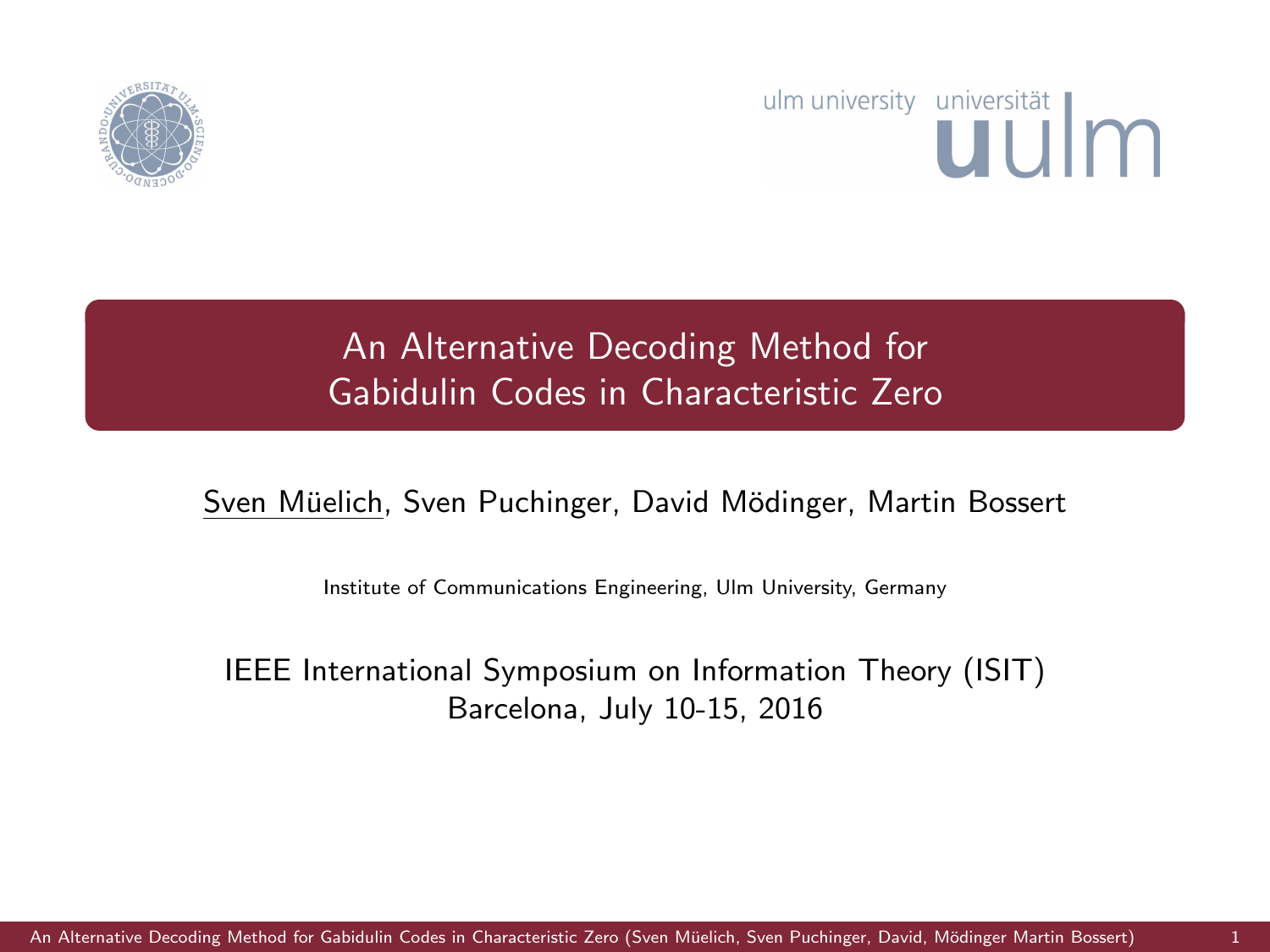

1 [Low-Rank Matrix Recovery](#page-2-0)

### 2 [Gabidulin Codes in Characteristic Zero](#page-3-0)

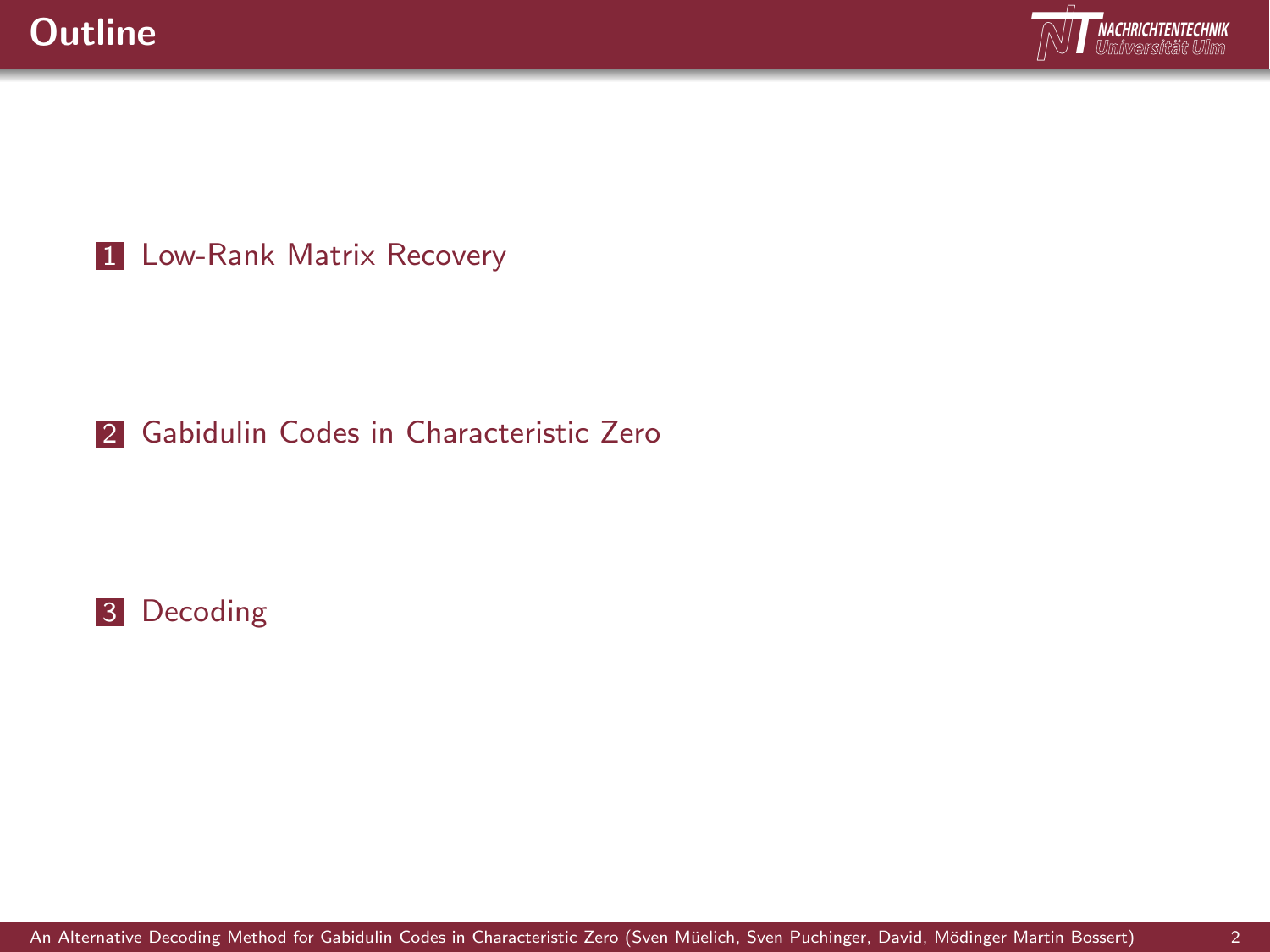# Low-Rank Matrix Recovery (LRMR)





 $\mathbf{b} = \mathbf{A}\mathbf{x}$ .

 $\bm{b} \in \mathbb{C}^m$  (known)  $A\in\mathbb{C}^{m\times n}$  (known)  $x \in \mathbb{C}^n$  sparse (unknown)  $(n \ll m)$ 

#### Hamming Metric Coding Problem

 $s = H(c + e) = He$ 

 $s \in K^{n-k}$  syndrome (known)  $\boldsymbol{H} \in K^{n-k \times n}$  pc matrix (known)  $c \in K^n$  codeword (unknown)  $e \in K^n$ ,  $\text{wt}_\text{H}(e)$  small (unknown)

#### LRMR

$$
\mathbf{b}=\mathcal{A}(\mathbf{X}),
$$

 $\boldsymbol{b}\in\mathbb{C}^{p}$  (known)  $\mathcal{A}:\mathbb{C}^{m\times n}\rightarrow\mathbb{C}^p$  linear (known)  $X \in \mathbb{C}^{m \times n}$  low rank (unknown)  $(p \ll n \cdot m)$ 

Rank Metric Coding Problem

$$
s = H(c + e) = He
$$

- $s \in L^{n-k}$  syndrome (known)
- $\boldsymbol{H}\in L^{n-k\times n}$  pc matrix (known)
- $c \in L^n$  codeword (unknown)
- <span id="page-2-0"></span> $e \in L^n$ ,  $\text{wt}_{\text{R}}(e)$  small (unknown)  $(L^n \simeq K^{m \times n})$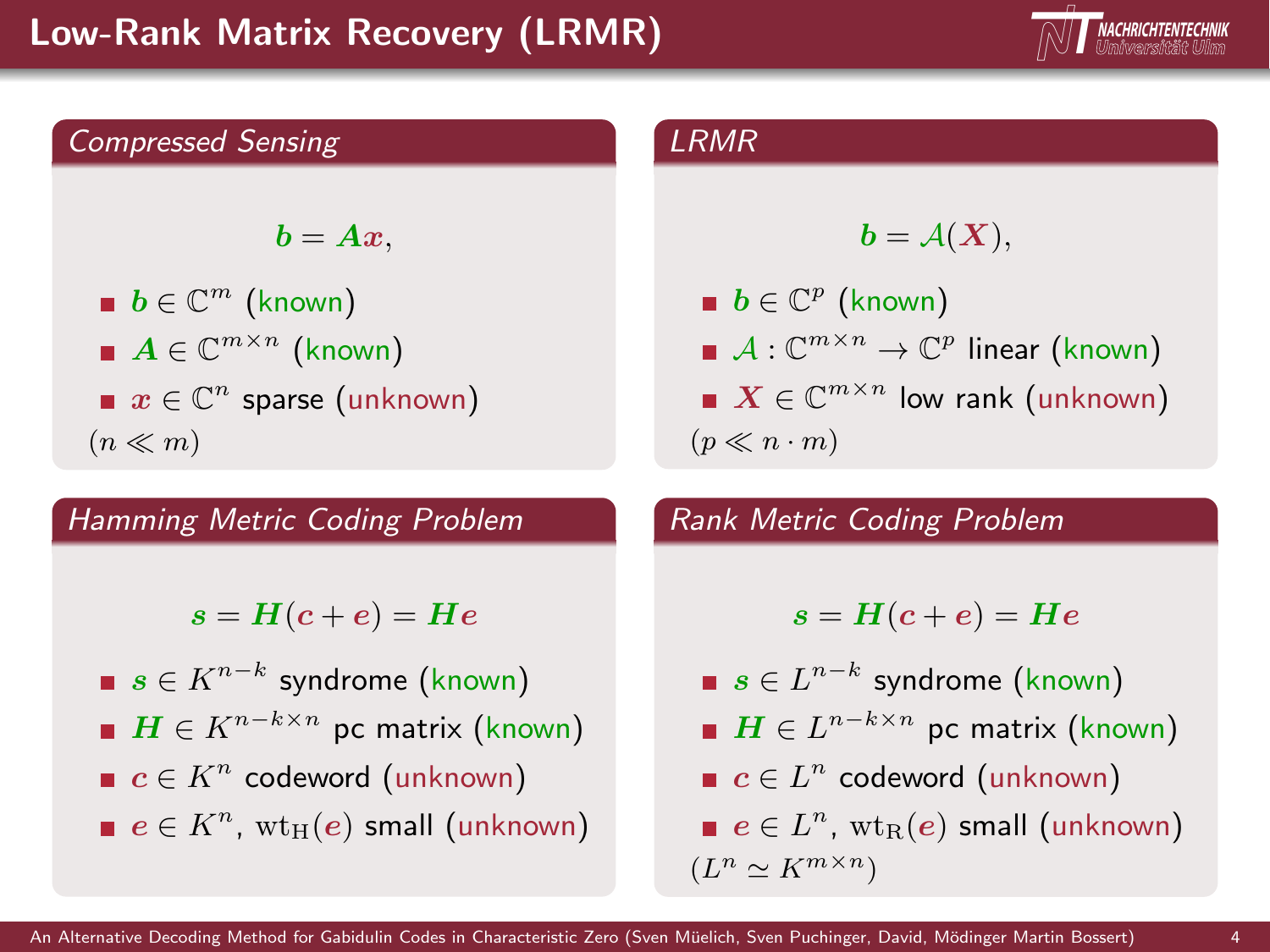<span id="page-3-0"></span>

 $L/K$  Galois extension (i.e. normal and separable),  $[L:K]=:m$ 

Galois group

 $Gal (L/K) = \{ \theta : L \to L \text{ automorphism s.t. } \theta(x) = x \ \forall x \in K \}$ 

Assumption: Gal  $(L/K)$  is cyclic,  $\theta$  generator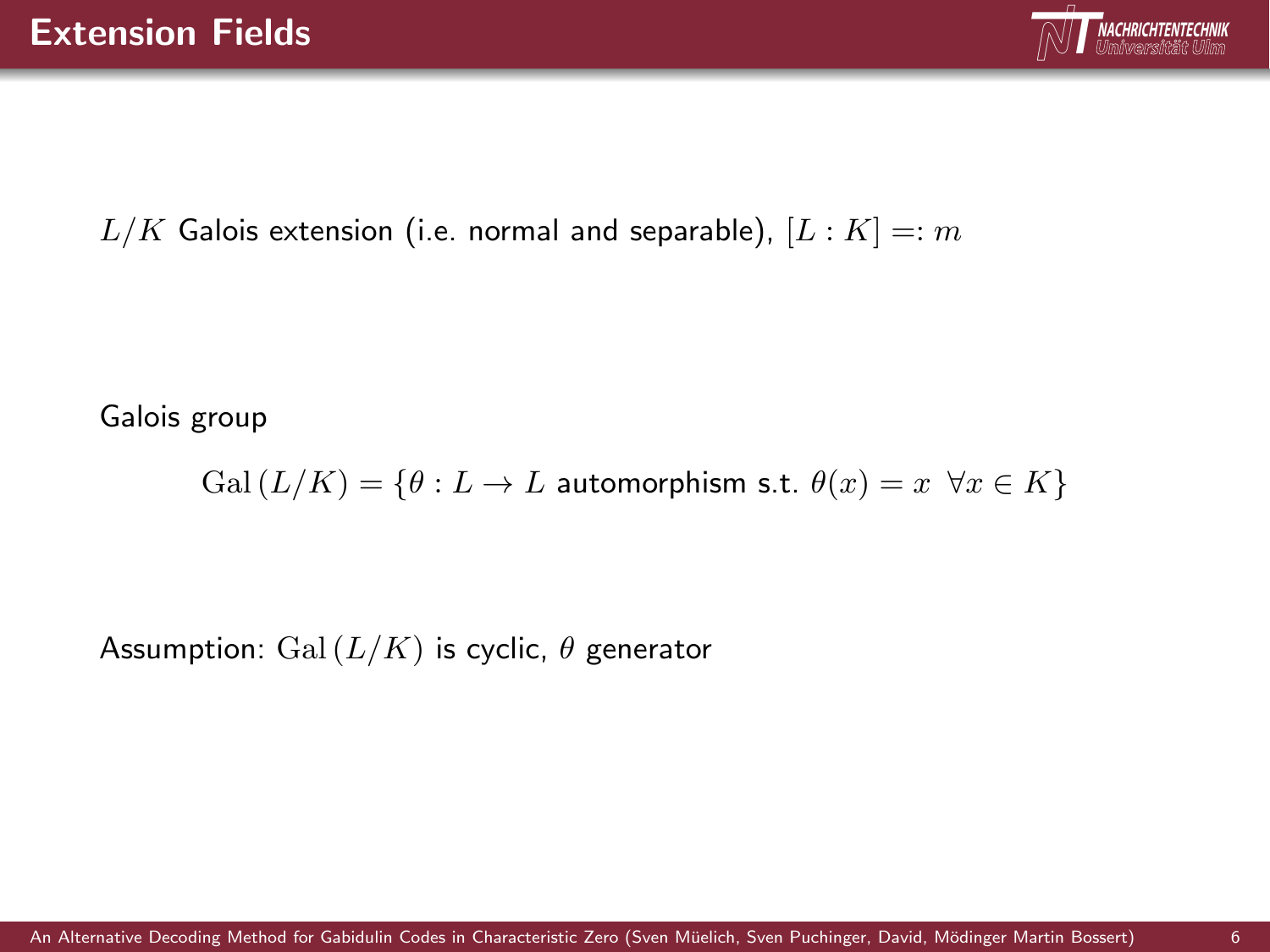## θ-Polynomials



 $L/K$  Galois extension,  $\theta \in \text{Gal}(L/K)$ .

$$
L[x; \theta] = \left\{ a = \sum_{i=0}^{d} a_i x^i \; : \; a_i \in L, d \in \mathbb{N} \right\}
$$

Addition (+)  $a+b = \sum_i (a_i + b_i)x^i$ Multiplication  $(\cdot)$  a  $\cdot$   $b = \sum\limits_i \big(\sum\limits_{j=0}^i a_j \theta^j(b_{i-j})\big) x^i$  (non-commutative)

#### Generalization of Linearized Polynomials

Isomorphic to linearized polynomials in case  $\mathbb{F}_{q^m}/\mathbb{F}_{q}$ ,  $\theta = \frac{q^q}{q^q}$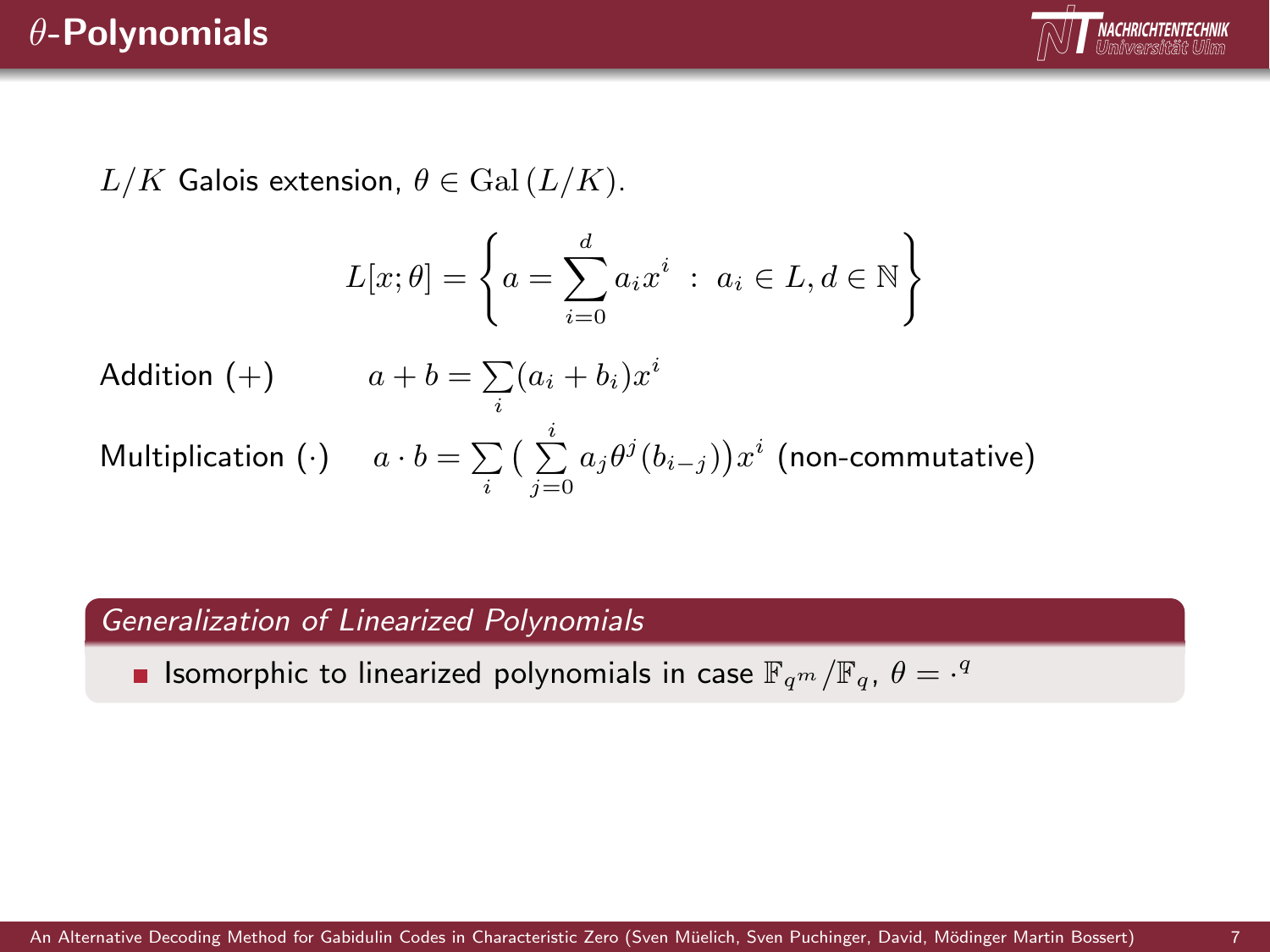# $\theta$ -Polynomials (cont'd)



$$
\text{Evaluation} \qquad a(\cdot) := \text{ev}_a: \ L \to L, \ \alpha \mapsto \sum_i a_i \theta^i(\alpha)
$$

Degree  $\deg a = \max\{i : a_i \neq 0\}$  (max  $\emptyset := -\infty$ )

#### **Properties**

- $(a \cdot b)(\alpha) = a(b(\alpha))$
- $deg(a \cdot b) = deg a + deg b$
- Roots of  $a$  are subspace<sup>1</sup> of  $L$
- $\blacksquare$   $a(\cdot): L \to L$  is an K-linear map

 $1 L$  is a K-vectorspace of dimension  $[L : K]$ 

Theorem (Augot, Loidreau, Robert)

If  $Gal(L/K)$  is cyclic and  $\theta$  generator

 $dim \ker(a) \leq deg a$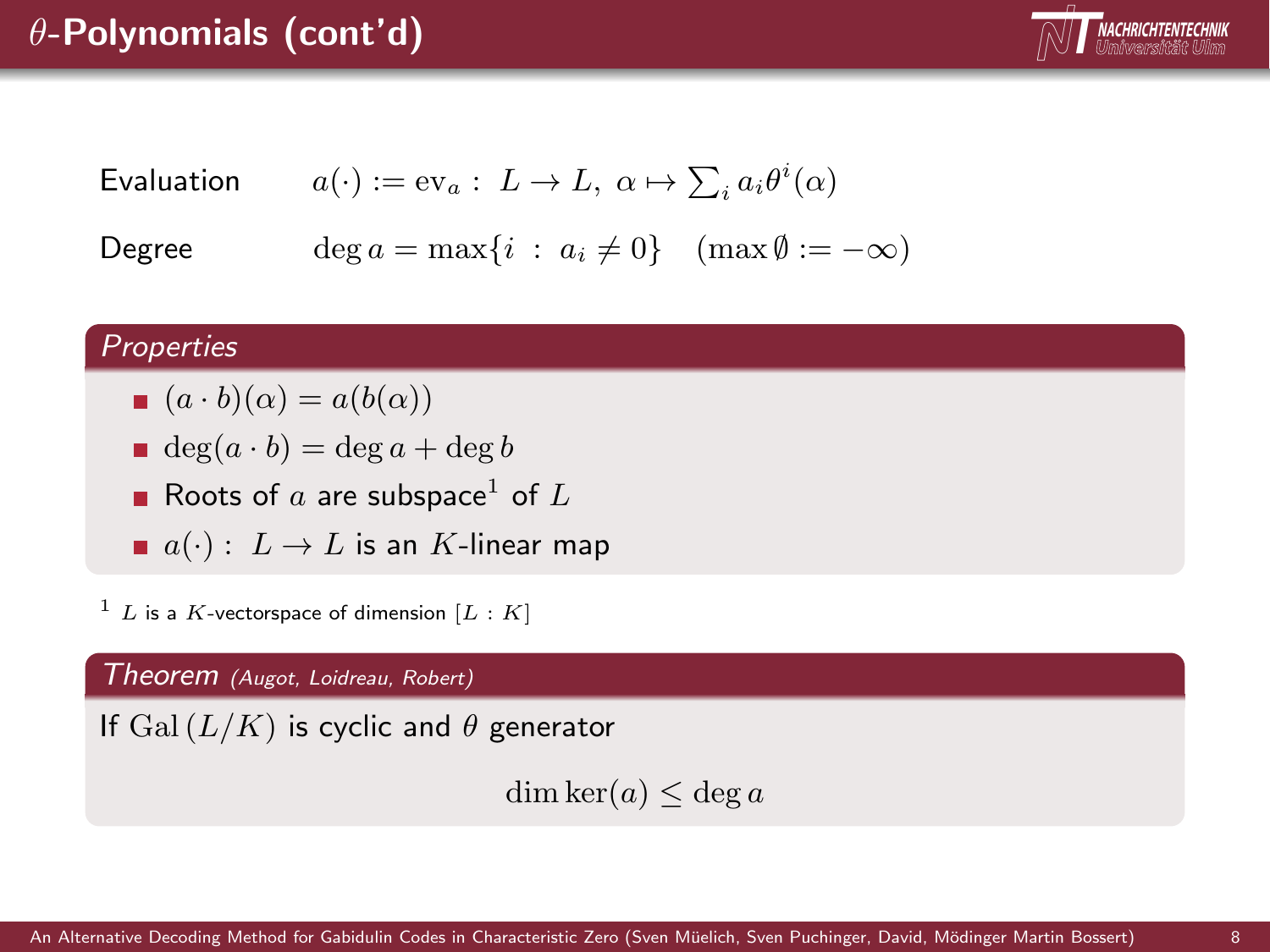

#### Annihilator Polynomial

Subspace  $U \subseteq L \Rightarrow \exists$  monic  $A_U \in L[x;\theta]$  of minimal degree:

$$
\mathcal{A}_{\mathcal{U}}(u) = 0 \quad \forall u \in \mathcal{U}
$$

#### Interpolation Polynomial

 $x_1, \ldots, x_\ell \in L$ , linearly independent over  $K, y_1, \ldots, y_\ell \in L$  arbitrary. Then,  $\exists \mathcal{I} \in L[x; \theta]$  of minimal degree:

$$
\mathcal{I}(x_i) = y_i \quad \forall i = 1, \dots, \ell
$$

Theorem (Augot, Loidreau, Robert)

If  $Gal(L/K)$  is cyclic and  $\theta$  generator,

 $\deg A_{\mathcal{U}} = \dim \mathcal{U}$  (in general:  $\deg A_{\mathcal{U}} \leq \dim \mathcal{U}$ )  $\deg \mathcal{I} < \ell$  (and *I* is unique)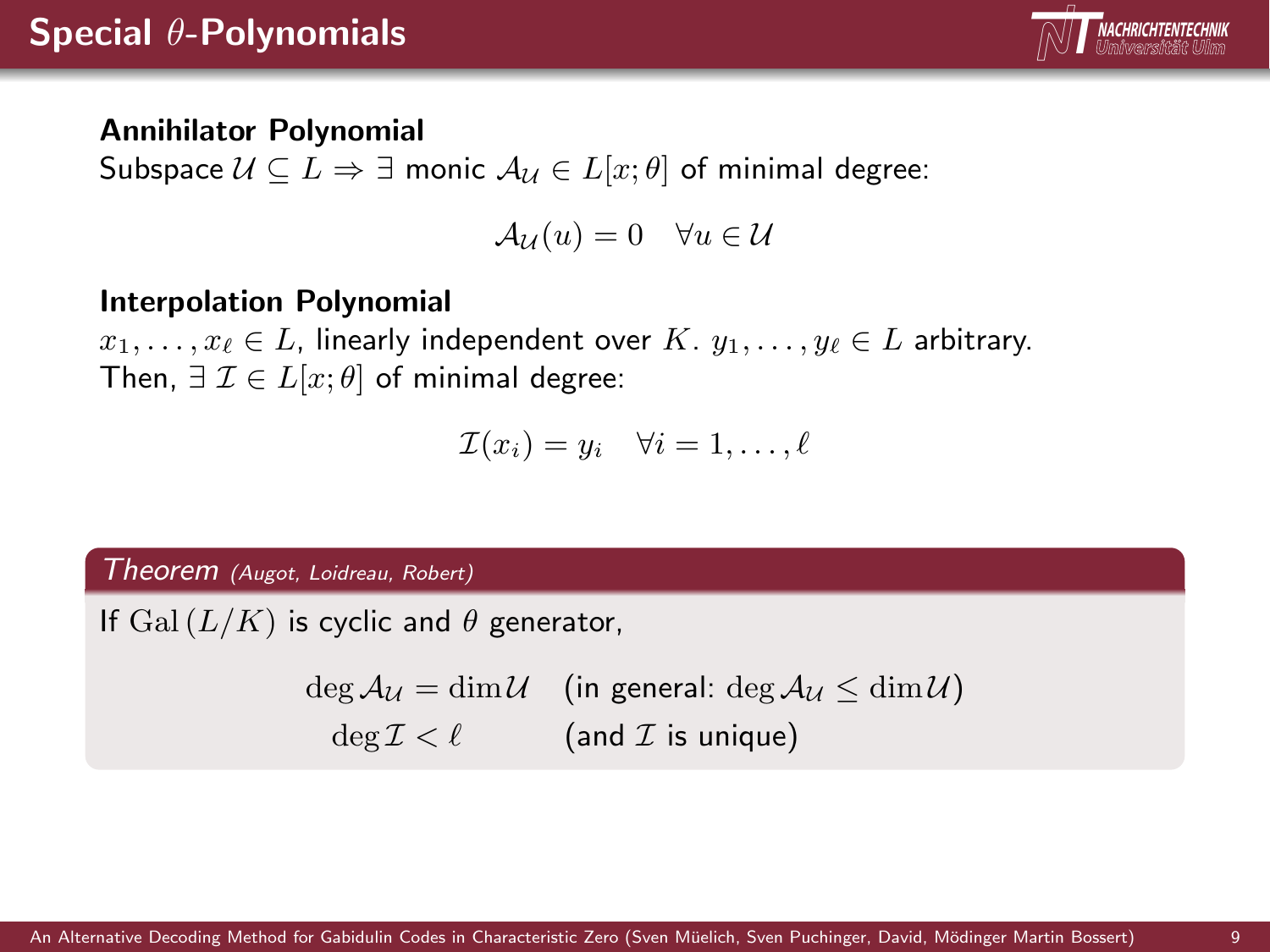### Gabidulin Codes



 $L/K$  Galois extension,  $\theta \in \text{Gal}(L/K)$  generator.

#### **Definition**

 $g_1, \ldots, g_n \in L$ , linearly independent over  $K, k \leq n \leq m = [L : K]$ 

$$
\mathcal{C}_{\mathrm{G}}[n,k] = \left\{ \boldsymbol{c} = \big[ f(g_1), \ldots, f(g_n) \big] : f \in L[x; \theta] \wedge \deg f < k \right\} \subseteq L^n
$$



Rank Metric:  $\text{wt}_R(c) = \text{rank}(\mathbf{C}), \quad d_R(c_1, c_2) = \text{rank}(\mathbf{C}_1 - \mathbf{C}_2)$ 

Theorem (Augot, Loidreau, Robert)

Minimum rank distance  $d = \min_{c_1 \neq c_2} d_R(c_1, c_2) = n - k + 1$  (MRD)

**Decoding:** Augot, Loidreau, Robert (2013):  $O(n^3)$ Müelich, Puchinger, Mödinger, Bossert (2016):  $O(n^2)$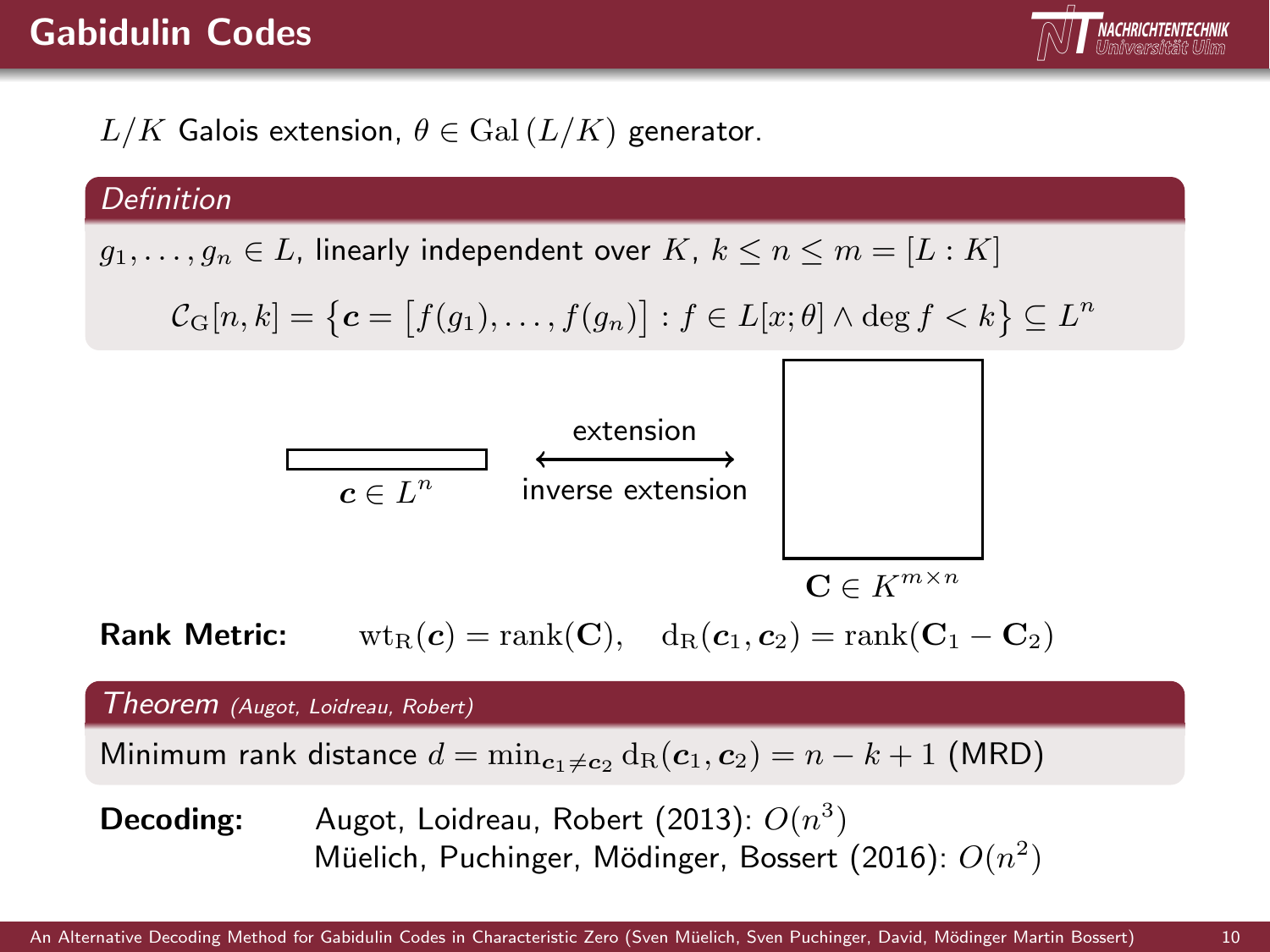### Decoding



#### Error Model

 $\bm{r}=\bm{c}+\bm{e}\in L^n$ , with  $\text{wt}_\text{R}(\bm{e})=:\tau$ 

#### Some Polynomials

- $\blacksquare$   $\Lambda := \mathcal{A}_{(e_1,...,e_n)}$  (unknown error span polynomial)
- **n**  $\hat{r}$  interpolation polynomial with  $\hat{r}(g_i) = r_i \ \forall i$  (known)

Key Equation<sup>\*</sup> (Müelich, Puchinger, Mödinger, Bossert)

<span id="page-8-0"></span> $\Lambda \hat{r} \equiv \Lambda f \mod \mathcal{A}_{\langle q_1,...,q_n \rangle}$ 

Proof:

$$
\begin{aligned} \Lambda \cdot (\hat{r} - f))(g_i) &= \Lambda(\hat{r}(g_i) - f(g_i)) \\ &= \Lambda(r_i - c_i) = \Lambda(e_i) = 0 \end{aligned}
$$

Thus, 
$$
\Lambda \cdot (\hat{r} - f) \equiv 0 \mod \mathcal{A}_{\langle g_1, \dots, g_n \rangle}
$$

<sup>∗</sup>characteristic zero equivalent to Gao's key equation for finite field Gabidulin codes (Wachter-Zeh)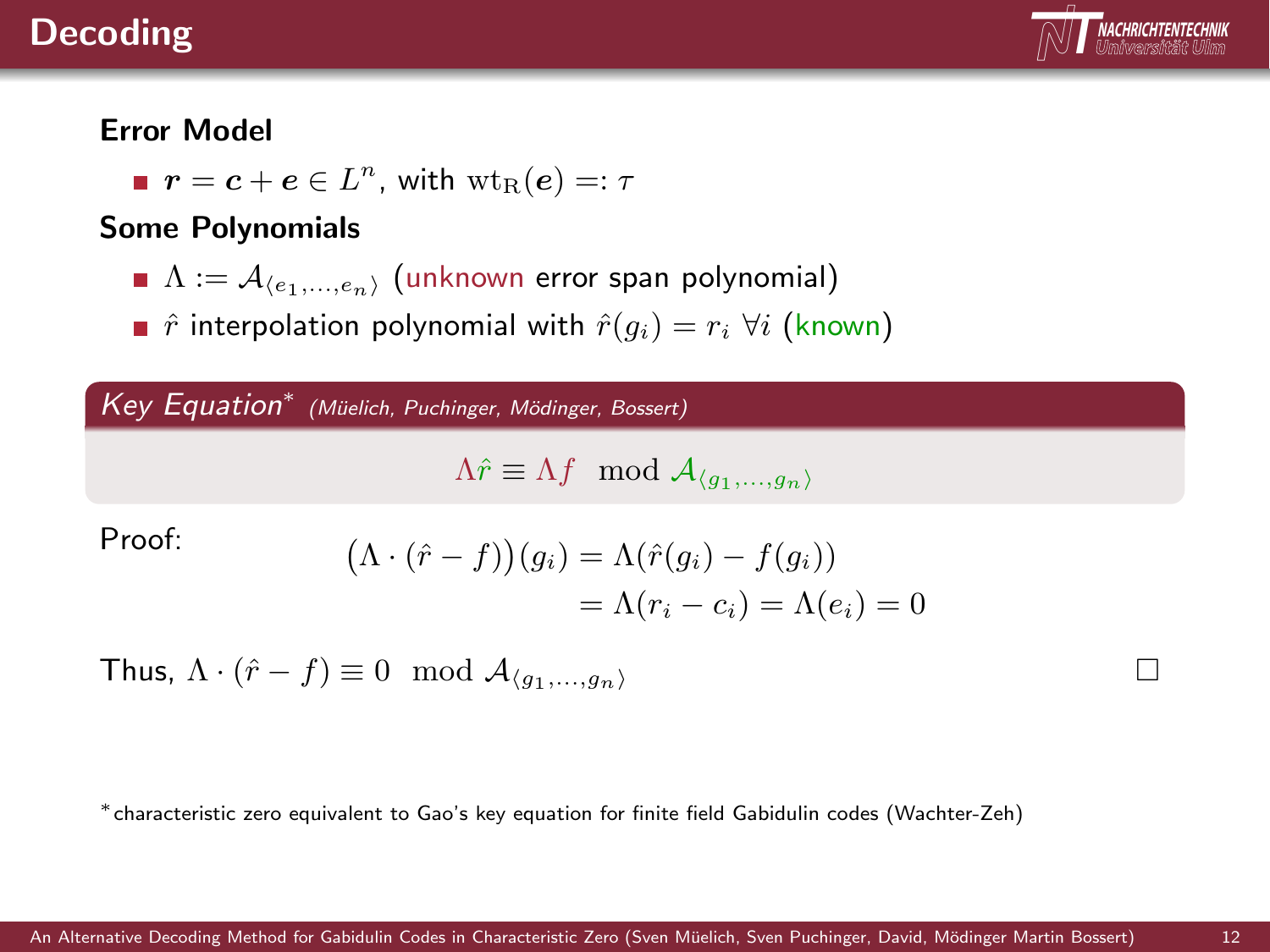

Key Equation (Müelich, Puchinger, Mödinger, Bossert)

$$
\Lambda \hat{r} \equiv \Lambda f \mod \mathcal{A}_{\langle g_1,...,g_n \rangle}
$$

#### Linear Shift Register (LSR) Synthesis Problem

Given  $\hat{r}, \mathcal{A}_{\langle g_1,...,g_n\rangle}$ , find non-zero  $(\lambda,\omega)\in L[x;\theta]^2$  with  $\deg\lambda$  minimal and  $\lambda \hat{r} \equiv \omega \mod A_{\langle q_1,...,q_n\rangle}$  $\deg \lambda + k > \deg \omega$ 

Theorem (Müelich, Puchinger, Mödinger, Bossert)

If  $\tau = \text{wt}_{\text{R}}(e) < \frac{d}{2}$ , the LSR has a solution  $(\lambda, \omega)$  and for some  $\alpha \in L$ ,  $(\lambda, \omega) = \alpha(\Lambda, \Lambda f)$ 

Assumption that  $\theta$  is generator of  $Gal(L/K)$  necessary!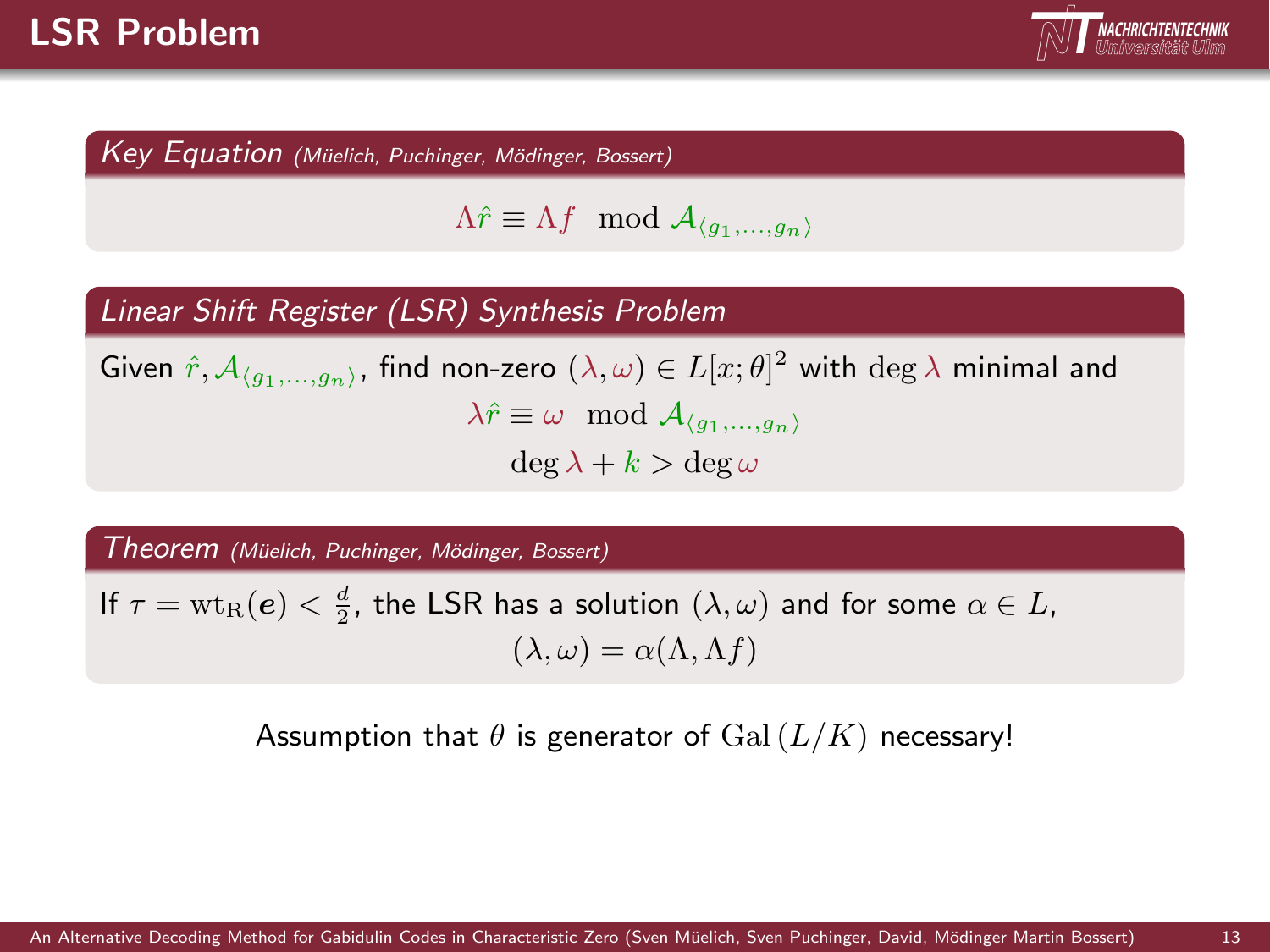

#### Linear Shift Register (LSR) Synthesis Problem

Given  $\hat{r}, \mathcal{A}_{\langle g_1,...,g_n\rangle}$ , find non-zero  $(\lambda,\omega)\in L[x;\theta]^2$  with  $\deg\lambda$  minimal and  $\lambda \hat{r} \equiv \omega \mod A_{(q_1,...,q_n)}$  $\deg \lambda + k > \deg \omega$ 

Row reduction ( $\lceil \cdot \rceil$  is leading position = rightmost pos. of max. degree in row)



- Similar to the Extended Euclidean Algorithm (EEA)
- Advantage: Coefficient size reduction in intermediate computations
- (∗) Puchinger, Nielsen, Li, Sidorenko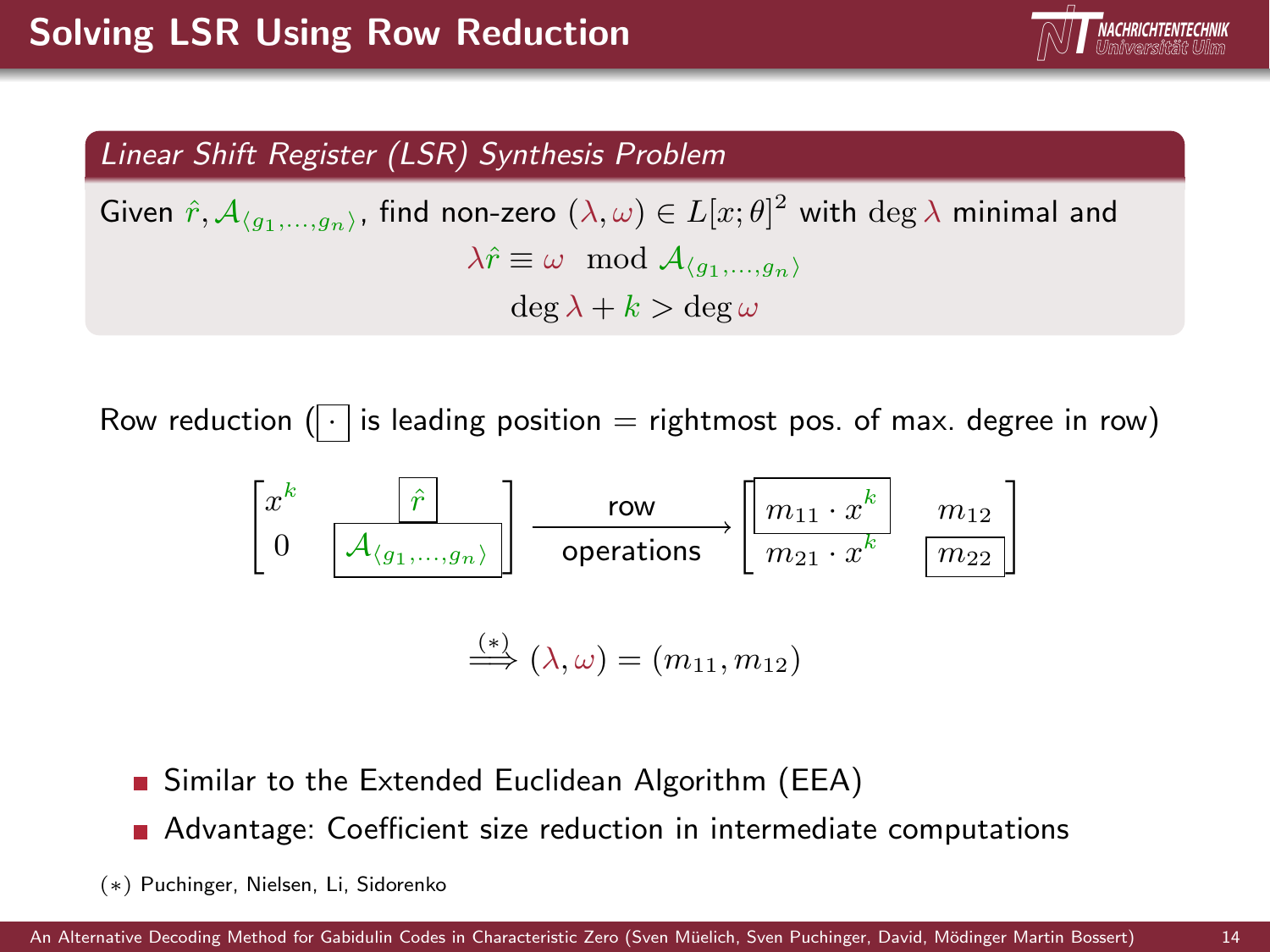

#### Algorithm: Decode Gabidulin Codes

Input:  $r = c + e$ **Output**: f s.t.  $\mathbf{c} = [f(q_1), \ldots, f(q_n)]$  or "decoding failure". 1 Calculate  $\hat{r}$  and  $\mathcal{A}_{\langle q_1,...,q_n\rangle}$ 2  $(\lambda, \omega) \leftarrow$  Solve LSR with input  $\hat{r}$ ,  $\mathcal{A}_{(q_1,...,q_n)}$  using row reduction з  $(\Lambda,\Omega) \leftarrow \alpha^{-1}(\lambda,\omega)$ 4  $(\chi, \rho) \leftarrow$  Right-divide  $\Omega$  by  $\Lambda$ 5 if  $\rho = 0$  then return  $\chi$ <sup>6</sup> else return "decoding failure"

- If  $\text{wt}_\text{R}(\bm{e}) < \frac{d}{2}$ , the algorithm finds  $f$
- Complexity/coefficient size growth tradeoff:

|                   | Fast          | "Normal"        | Small growth      |
|-------------------|---------------|-----------------|-------------------|
| Operations in $L$ | $O(n^{1.69})$ | $O(n^2)$        | $O(n^3)$          |
| Row Reduction     | $EEA [1]$ or  | <b>PNLS</b> [3] | Fraction-free [4] |
|                   | D&Q [2]       |                 |                   |

- [1] Wachter-Zeh 2013
- [2] Puchinger, Müelich, Mödinger, Bossert 2016
- [3] Puchinger, Nielsen, Li, Sidorenko 2015
- [4] Beckermann, Cheng, Labahn 2006